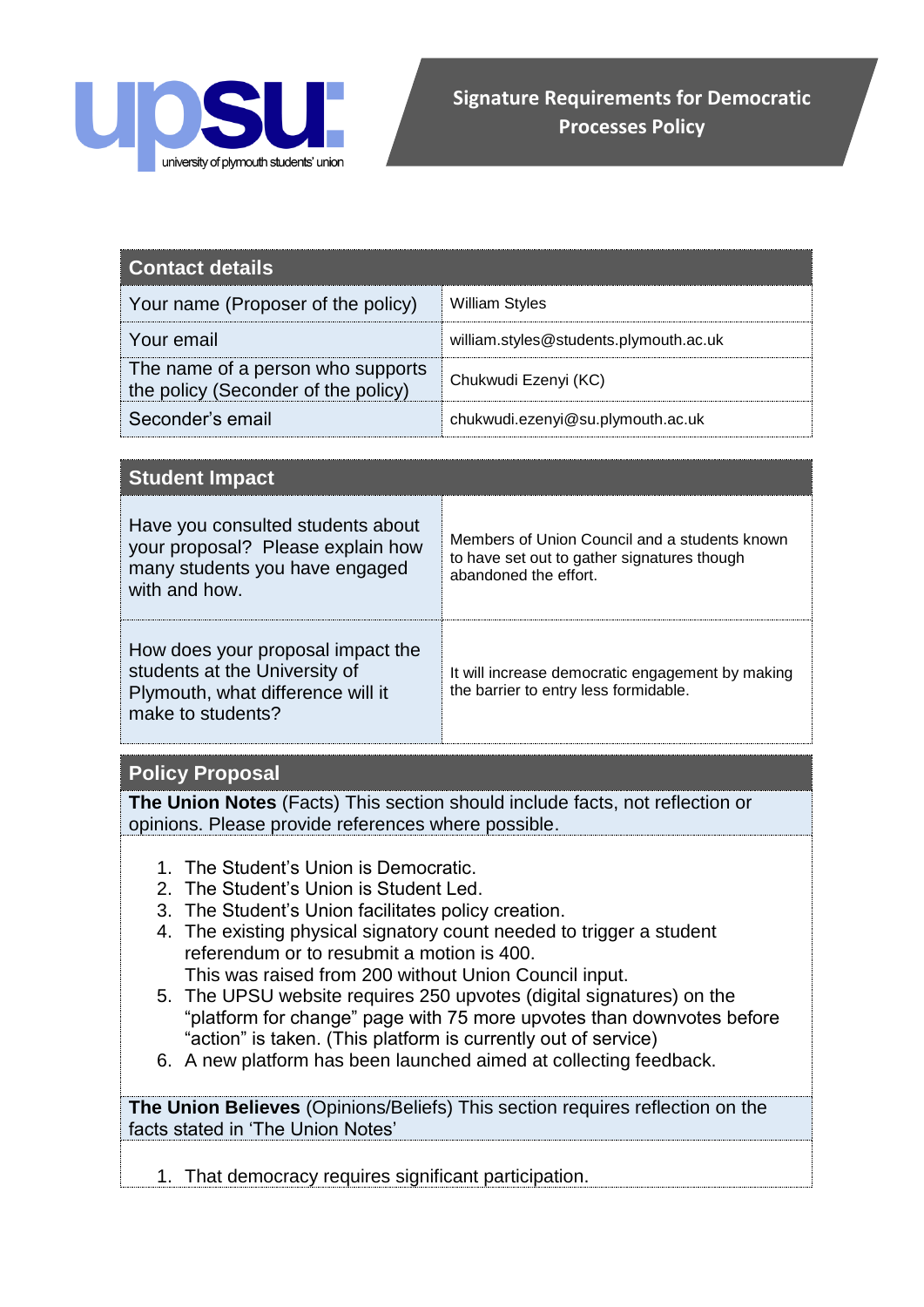- 2. That the policies mentioned above are underutilised and largely unknown and this is a detriment to the resilience of our democracy.
- 3. That a lower threshold for physical signatures would promote greater engagement.
- 4. That physical signatures (which require face to face communication and interaction) are more informed and valuable than digital ones due to the greater activation energy required.
- 5. Student feedback and input into the democratic process is now more valuable than ever.

**The Union Resolves** (Actions) Here you will describe the action you want to be taken, be specific.

- 1. That the threshold for physical signatures is to be returned to 200 set at 1% of the student population to trigger a student referendum or to resubmit a policy to Union Council.
- 2. That the new feedback tool is to be actively advertised and promoted.

**Appendices/supporting information** Please include any supporting information relevant to your motion, this could include; consideration of how you would achieve any points in 'The Union Resolves', links to news articles or online publications

## **Excerpt of minutes from the meeting 9th February 2021**

Signature Requirements Policy Proposal

William Styles, Part-time Postgraduate Officer gave an overview of the proposal. Will explained that UPSU By-laws were changed without discussion with Union Council and the number of signatures needed to call a referendum or revisit a matter previously discussed was increased to 400 from 200. Will added that the proposal seeks to reinstate the lower figure to remove some of the barriers to students participating in democratic processes.

Antony Blackshaw, UPSU CEO noted that the number of signatures is stated in the Memorandum and Articles of Association which was set at the time that UPSU incorporated in 2017.

Antony explained that changes to the M&A's need to be changed by the Board of Trustees unlike a simple change to the By-law which would be approved at Union Council and ratified by the Board.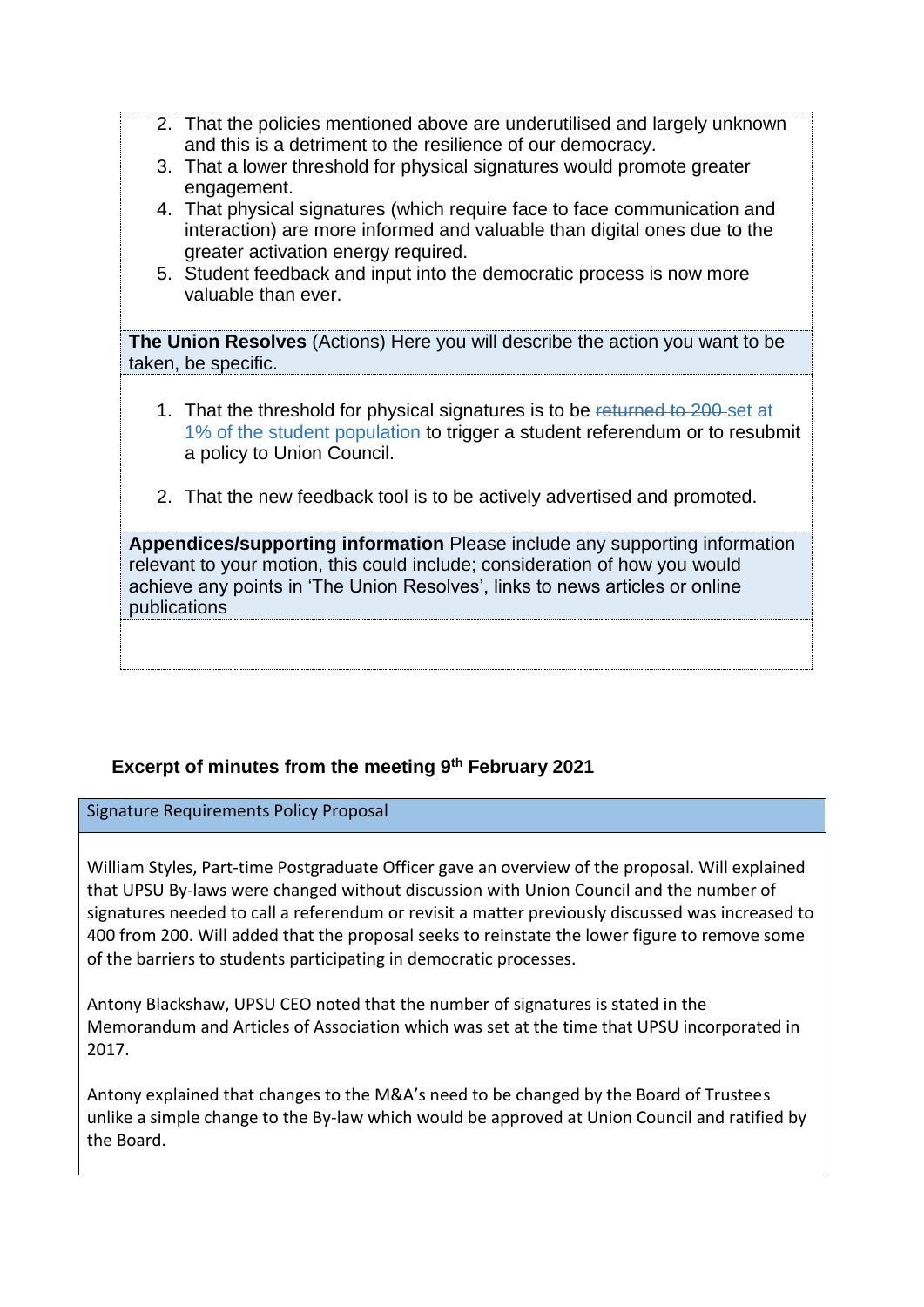Antony also added that the figure of 200 signatures is in line with sector practice for these democratic activities. He further noted that there may be other things needing updating in the M&A's and it would make sense to change all things at the same time.

India Ellis, School of Law, Criminology and Government Rep queried that 200 is only 1% of the student population and in her opinion that felt a little low but agreed with making the process digital.

Verity Lemm, VP Activities added that the current estimate of student of UoP was 16,000. Will commented that 1% of 16,000 is 186

Takudzwa Mawera, Part-time BAME Officer also agreed that 200 seems too low, however, as the figures are part of legally binding documents and he did not agree with the fact that students were not consulted. Taku expressed concern about the effectiveness of the Union Council if policy that positively impacts on the student body. The SU is not looked upon favourably by students.

Will Styles added that the 200 signatures does not pass policy, it only re-raises an issue at Council or prompts a referendum, it does not circumvent democratic process.

Viv Hocking School of Engineering, Computing and Mathematics reminded Council that not all students are engaged with the SU and it was unrealistic to expect that the number of students engaging with democratic process to be on par with the number of students at the university.

Owain Gullam, Part-time Welfare Officer noted that all this is doing is reducing the minimum that is not to say that you will only ever speak to 200 students as the more students that are engaged the better in terms of a campaign.

Sam Pritchard, Part-time LGBT+ Rep agreed that students should never be deterred from engaging in democratic process and agreed it should be reduced.

Will Styles noted that KC, SU President and seconder of the motion suggested 100 signatures which does feel too few but if that was agreed to be an appropriate figure then he would accept that amendment.

Viv Hocking suggested that the figure be changed to 1%, Will accepted this suggested amendment.

Verity Lemm agreed that all processes would need to be managed and 1% seems reasonable, as elected representatives Union Council are here to represent the minority as well as the majority.

The Chair called for a vote on the amendment For: 21 Against: 2 Abstentions: 1